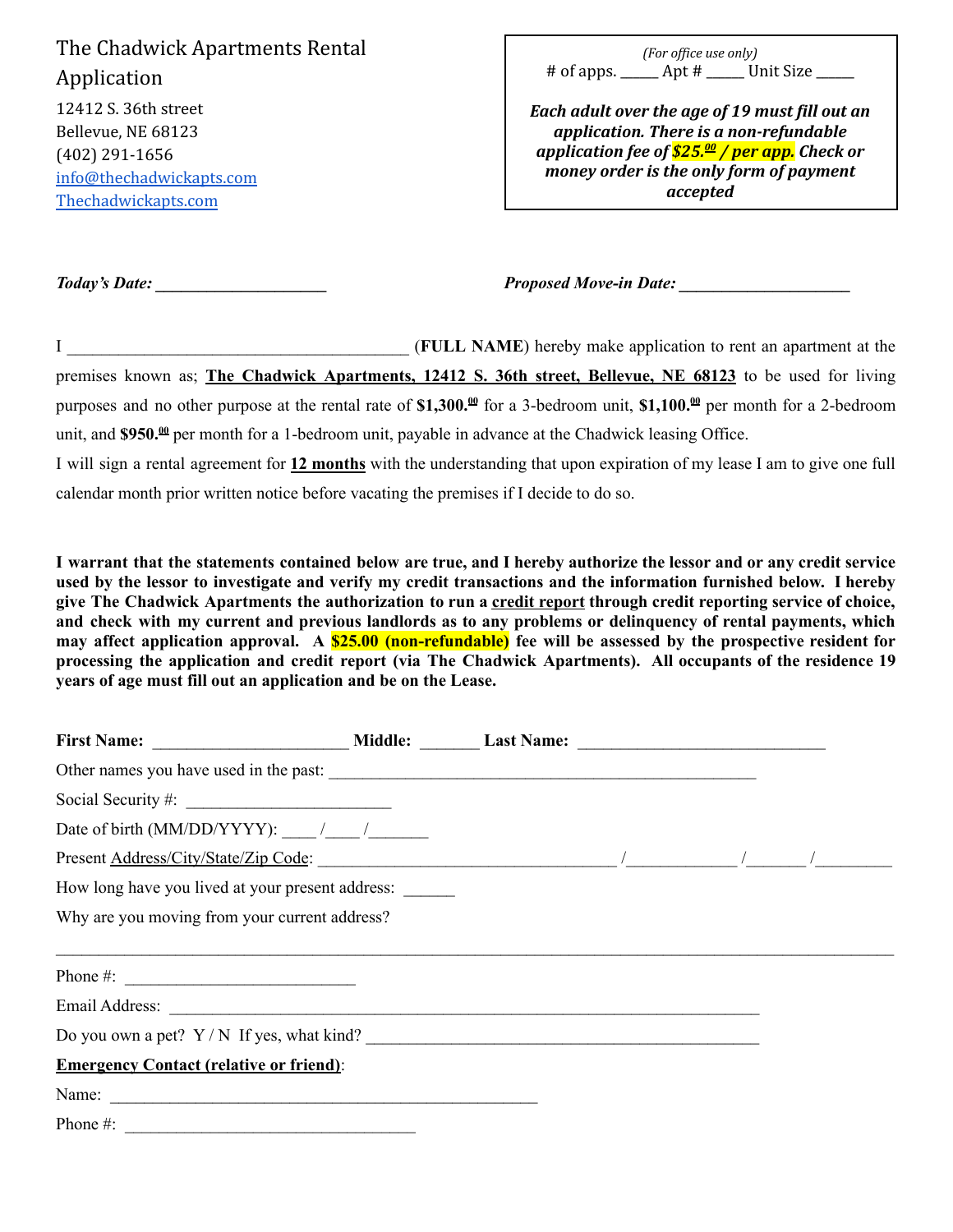|  | <b>Current Landlord Name, Address and Phone Number:</b> |
|--|---------------------------------------------------------|
|  |                                                         |

|                              | Previous addresses from the last 3 years:                                                               |                                                                                                                                                                                                                                                                                                                                                                                                                                                                                                                                              |                                                                                                                 |  |
|------------------------------|---------------------------------------------------------------------------------------------------------|----------------------------------------------------------------------------------------------------------------------------------------------------------------------------------------------------------------------------------------------------------------------------------------------------------------------------------------------------------------------------------------------------------------------------------------------------------------------------------------------------------------------------------------------|-----------------------------------------------------------------------------------------------------------------|--|
|                              |                                                                                                         |                                                                                                                                                                                                                                                                                                                                                                                                                                                                                                                                              |                                                                                                                 |  |
|                              |                                                                                                         |                                                                                                                                                                                                                                                                                                                                                                                                                                                                                                                                              |                                                                                                                 |  |
|                              |                                                                                                         |                                                                                                                                                                                                                                                                                                                                                                                                                                                                                                                                              |                                                                                                                 |  |
|                              | Have you ever been evicted, or owe any back rent: If yes, please explain:                               |                                                                                                                                                                                                                                                                                                                                                                                                                                                                                                                                              |                                                                                                                 |  |
|                              |                                                                                                         |                                                                                                                                                                                                                                                                                                                                                                                                                                                                                                                                              |                                                                                                                 |  |
|                              |                                                                                                         |                                                                                                                                                                                                                                                                                                                                                                                                                                                                                                                                              |                                                                                                                 |  |
|                              |                                                                                                         |                                                                                                                                                                                                                                                                                                                                                                                                                                                                                                                                              |                                                                                                                 |  |
|                              |                                                                                                         |                                                                                                                                                                                                                                                                                                                                                                                                                                                                                                                                              |                                                                                                                 |  |
|                              | If employed less than two years, previous employer, address $\&$ phone number:                          |                                                                                                                                                                                                                                                                                                                                                                                                                                                                                                                                              |                                                                                                                 |  |
|                              |                                                                                                         |                                                                                                                                                                                                                                                                                                                                                                                                                                                                                                                                              |                                                                                                                 |  |
|                              |                                                                                                         |                                                                                                                                                                                                                                                                                                                                                                                                                                                                                                                                              |                                                                                                                 |  |
|                              |                                                                                                         |                                                                                                                                                                                                                                                                                                                                                                                                                                                                                                                                              |                                                                                                                 |  |
|                              |                                                                                                         |                                                                                                                                                                                                                                                                                                                                                                                                                                                                                                                                              | Have you ever been convicted of a criminal offense other than a minor traffic violation?                        |  |
|                              | If "yes," explain: $\sqrt{\frac{2}{1-\frac{1}{2}} + \frac{1}{2-\frac{1}{2}} + \frac{1}{2-\frac{1}{2}}}$ |                                                                                                                                                                                                                                                                                                                                                                                                                                                                                                                                              |                                                                                                                 |  |
|                              |                                                                                                         |                                                                                                                                                                                                                                                                                                                                                                                                                                                                                                                                              | We will submit a credit check and possibly a criminal background check. Is there anything negative we will find |  |
|                              |                                                                                                         |                                                                                                                                                                                                                                                                                                                                                                                                                                                                                                                                              |                                                                                                                 |  |
|                              |                                                                                                         |                                                                                                                                                                                                                                                                                                                                                                                                                                                                                                                                              |                                                                                                                 |  |
|                              |                                                                                                         |                                                                                                                                                                                                                                                                                                                                                                                                                                                                                                                                              |                                                                                                                 |  |
|                              |                                                                                                         |                                                                                                                                                                                                                                                                                                                                                                                                                                                                                                                                              |                                                                                                                 |  |
|                              | **Vehicle information is REQUIRED to avoid an accidental tow.                                           |                                                                                                                                                                                                                                                                                                                                                                                                                                                                                                                                              |                                                                                                                 |  |
|                              | <b>List all motor vehicles owned, including motorcycles:</b> (# of vehicles                             |                                                                                                                                                                                                                                                                                                                                                                                                                                                                                                                                              |                                                                                                                 |  |
|                              |                                                                                                         |                                                                                                                                                                                                                                                                                                                                                                                                                                                                                                                                              | Make: Model: Model: Year: Color: Lic. Plate #:                                                                  |  |
|                              |                                                                                                         |                                                                                                                                                                                                                                                                                                                                                                                                                                                                                                                                              | Make: Model: Model: Year: Color: Lic. Plate #:                                                                  |  |
|                              |                                                                                                         |                                                                                                                                                                                                                                                                                                                                                                                                                                                                                                                                              | Make: Model: Year: Color: Lic. Plate #:                                                                         |  |
|                              |                                                                                                         |                                                                                                                                                                                                                                                                                                                                                                                                                                                                                                                                              | Name & date of birth of all minors/dependants under the age of 19 who will be residing in the apartment:        |  |
|                              |                                                                                                         | DOB:                                                                                                                                                                                                                                                                                                                                                                                                                                                                                                                                         |                                                                                                                 |  |
|                              | Name:                                                                                                   | DOB:                                                                                                                                                                                                                                                                                                                                                                                                                                                                                                                                         |                                                                                                                 |  |
| that you wish to comment on? |                                                                                                         | $\boxed{\text{DOB:}\quad \textcolor{red}{\overbrace{\text{1.00}}\text{ }} \textcolor{blue}{\overbrace{\text{1.00}}\text{ }} \textcolor{blue}{\overbrace{\text{1.00}}\text{ }} \textcolor{blue}{\overbrace{\text{1.00}}\text{ }} \textcolor{blue}{\overbrace{\text{1.00}}\text{ }} \textcolor{blue}{\overbrace{\text{1.00}}\text{ }} \textcolor{blue}{\overbrace{\text{1.00}}\text{ }} \textcolor{blue}{\overbrace{\text{1.00}}\text{ }} \textcolor{blue}{\overbrace{\text{1.00}}\text{ }} \textcolor{blue}{\overbrace{\text{1.00}}\text{ }}$ |                                                                                                                 |  |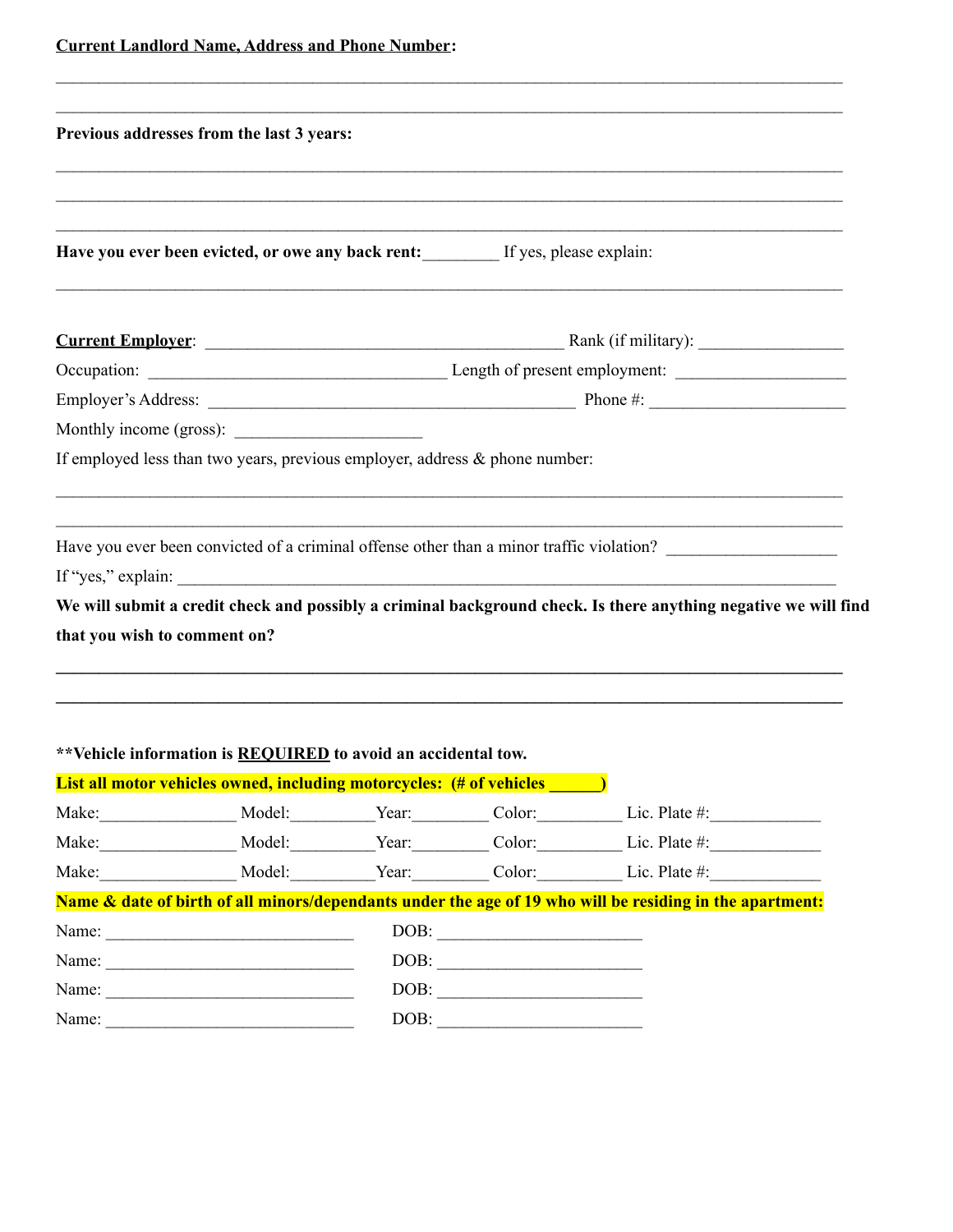## **Non-Refundable Holding Deposit (\*Not required until the app is approved\*)**

|                                                                                        |               |                        |                                    | $Apt#$ <sub>1</sub> , and the payment of such deposit shall result in the Landlord not accepting any                                                                                                                                 |
|----------------------------------------------------------------------------------------|---------------|------------------------|------------------------------------|--------------------------------------------------------------------------------------------------------------------------------------------------------------------------------------------------------------------------------------|
|                                                                                        |               |                        |                                    | other tenant(s) for rental of this apartment up and until the commencement of my lease on $\Box$                                                                                                                                     |
| I understand that this deposit will be credited to my security deposit when I move in. |               |                        |                                    |                                                                                                                                                                                                                                      |
|                                                                                        |               |                        |                                    | I further understand and agree that if I should change my mind or become unable to move in for any reason, other than                                                                                                                |
|                                                                                        |               |                        |                                    | Landlord exercising discretion not to rent the apartment, this holding deposit will be forfeited by me, and I will receive no                                                                                                        |
| refund of the deposit.                                                                 |               |                        |                                    |                                                                                                                                                                                                                                      |
| Monthly rent per lease will be due upon move in the amount of \$                       |               |                        |                                    |                                                                                                                                                                                                                                      |
|                                                                                        |               |                        |                                    | I agree and acknowledge that Landlord may choose not to rent to me for any reason, however, upon Landlord so electing                                                                                                                |
| not to rent to me, I will be entitled to a full refund of the holding deposit.         |               |                        |                                    |                                                                                                                                                                                                                                      |
|                                                                                        |               |                        |                                    | Tenant Signature Date <b>Date Discovered by Discovering Contract Contract Contract Contract Contract Contract Contract Contract Contract Contract Contract Contract Contract Contract Contract Contract Contract Contract Contra</b> |
|                                                                                        |               |                        |                                    |                                                                                                                                                                                                                                      |
|                                                                                        |               | (For (office use only) |                                    |                                                                                                                                                                                                                                      |
|                                                                                        |               |                        |                                    |                                                                                                                                                                                                                                      |
| a non-refundable holding deposit for:                                                  |               |                        |                                    |                                                                                                                                                                                                                                      |
|                                                                                        |               |                        |                                    |                                                                                                                                                                                                                                      |
|                                                                                        |               |                        |                                    | This holding deposit shall be credited to the tenant's security deposit upon move-in. However, if the tenant does not move                                                                                                           |
|                                                                                        |               |                        |                                    | in for any reason, other than Landlord's decision not to rent the apartment, this holding deposit shall be forever forfeited                                                                                                         |
|                                                                                        |               |                        |                                    | and shall not be refunded. Lastly, I retain the right to not rent to this apartment for any reason and in my own sole                                                                                                                |
|                                                                                        |               |                        |                                    | discretion, however, if I so exercise my discretion not to rent this apartment I will return the holding deposit in full.                                                                                                            |
|                                                                                        |               |                        |                                    |                                                                                                                                                                                                                                      |
|                                                                                        |               |                        |                                    |                                                                                                                                                                                                                                      |
| <b>Application Taken</b>                                                               |               |                        |                                    | By: Date: Date: Approved: Disapproved: Manufactured: Disapproved:                                                                                                                                                                    |
| <b>Application Fee</b>                                                                 | $\frac{s}{s}$ |                        | By: Date: Date: Method of Payment: |                                                                                                                                                                                                                                      |
| <b>Security Deposit</b>                                                                | $\int$        |                        | By: Date: Date: Method of Payment: |                                                                                                                                                                                                                                      |
|                                                                                        |               |                        |                                    |                                                                                                                                                                                                                                      |